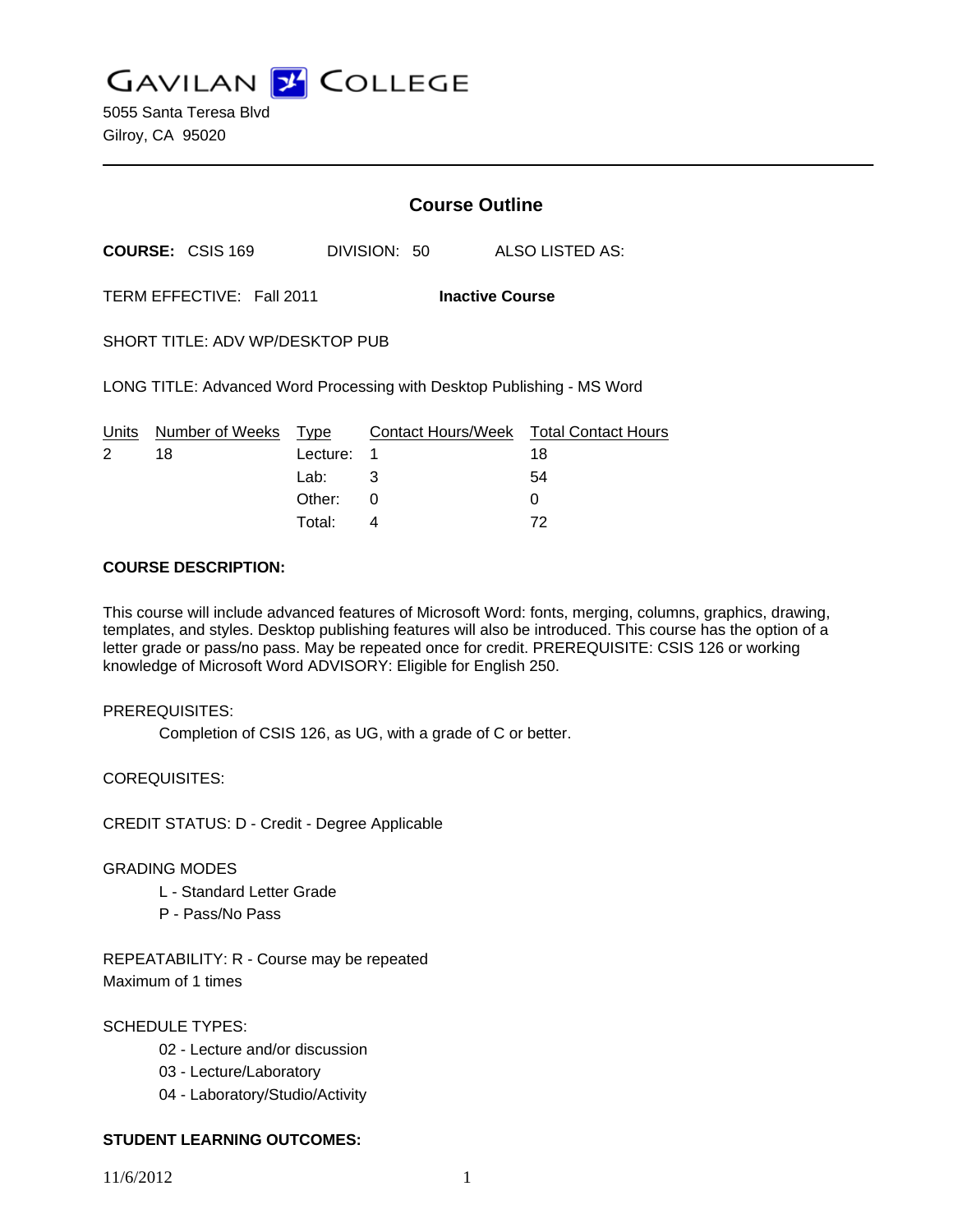1. Create newsletters using columns, headers/footers, pull quotes, captions, footnotes/endnotes, page numbering and page breaks. ILO: 3, 2, 1, 7, 5 Measure: Projects, exercises, quizzes 2. Create flyers and announcements using scanned images, photos, objects, pictures, and WordArt. ILO: 5, 1, 7, 3 Measure: Projects, exercises, quizzes 3. Prepare various documents including calendars, letterheads, tables, watermarks, bullet and number lists. ILO: 3, 7, 1, 2 Measure: Homework, projects, exercises. 4. Prepare documents to create text boxes, borders, lines, envelopes, labels, and business cards. ILO: 3, 7, 5, 2, 1 Measure: Homework, projects, exercises. 5. Create web pages using downloaded images, hyperlinks, graphics, and objects. ILO: 3, 7, 5, 2, 1 Measure: Homework, projects, exercises

## **CONTENT, STUDENT PERFORMANCE OBJECTIVES, OUT-OF-CLASS ASSIGNMENTS**

Inactive Course: 04/25/2011 1 3 L/L LECTURE: Review Basics of Word LAB EXERCISES/READING: (Lab Exercises/Reading from lab manual and/or textbook; all assigned exercises require printouts that are handed in to be corrected and/or graded.) Exercises 1-5, p. 1-19 STUDENT PERFORMANCE OBJECTIVES: By completing all lab exercise projects, the student will demonstrate an ability to: 1. Hide and display toolbars. 2. Change default settings for margins, line spacing, and fonts. 3. Use Unto feature to reverse actions. 4. Open a file created earlier and practice changing the paper size and orientation. 5. Practice using the Help menu. 2-3 6 L/L LECTURE: Text Alignments and Fonts LAB EXERCISES/READING: Exercises 6-12, p. 21-57 STUDENT PERFORMANCE OBJECTIVES: 1. Align text left, right, and center, center page vertically to create an announcement. 2. Create a flyer using the indent feature and hanging and first-line indents.

3. Change the font faces, font styles, and font sizes of an announcement.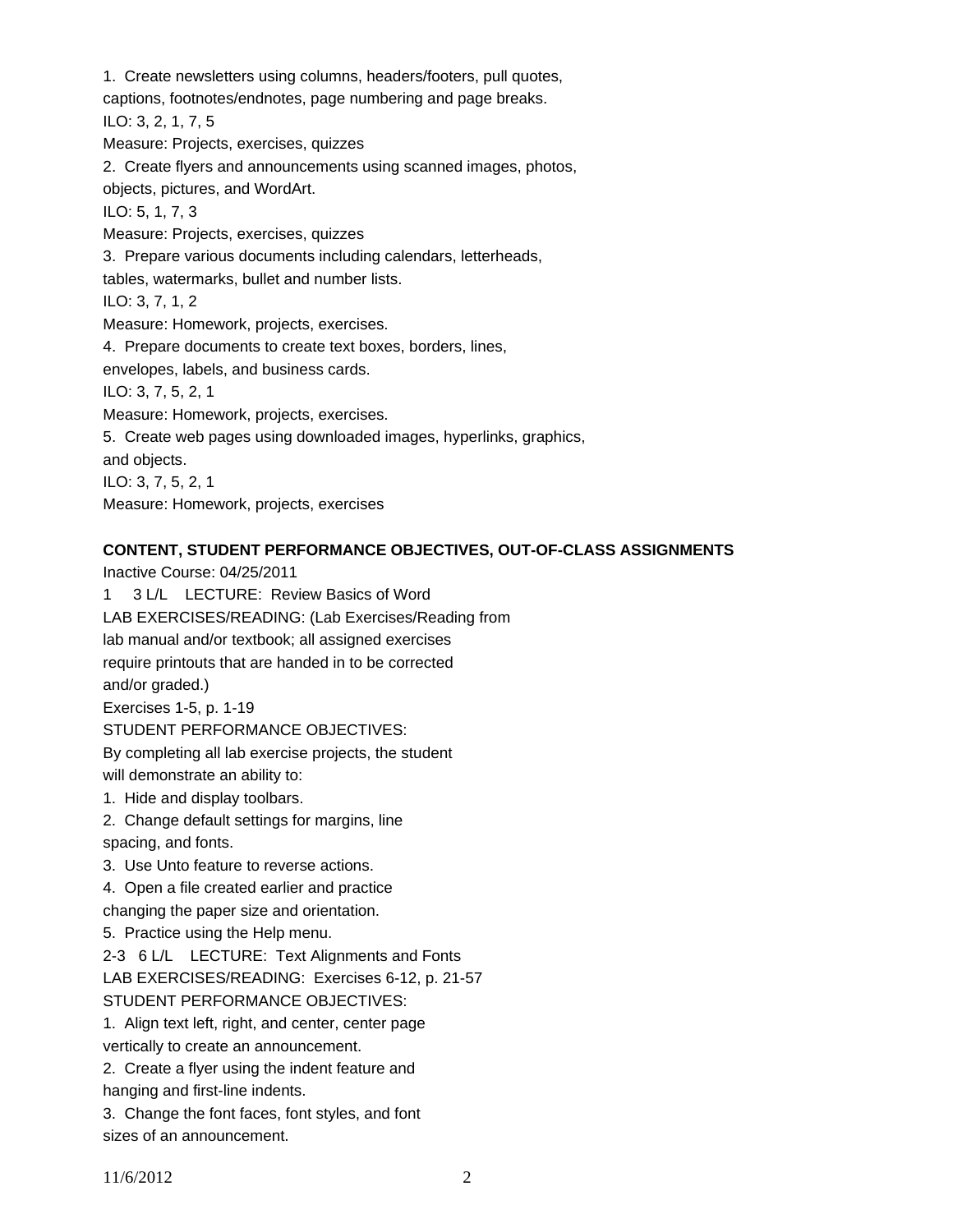4. Create and enhance a letter using bold,

double underline, italics, and small caps.

5. Create a menu and add a symbol to separate portions of it.

6. Create a flyer and add symbols to it.

4 3 L/L LECTURE: Character and Line Spacing LAB EXERCISES/READING: Exercises 13-15, p. 59-75ge STUDENT PERFORMANCE OBJECTIVES:

1. Create a two-column report using newspaper columns.

2. Create a three-column article with vertical

lines between columns.

3. Create an article with newspaper columns with custom widths.

4. Create the minutes of a meeting using unequal parallel table columns.

5. Adjust column widths of a previously created table.

6. Create a memo.

7-8 6 L/L LECTURE: Graphics and Special Enhancements LAB EXERCISES/READING: Exercises 22-28, p. 107-141 STUDENT PERFORMANCE OBJECTIVES:

1. Create a flyer using graphics.

2. Create an advertisement, position text and

anchor framed graphics.

3. Create a newsletter and include graphics and

framed graphics.

4. Create a flyer enhanced with WordArt.

5. Create a letterhead using WordArt to create a

company logo.

6. Rotate WordArt text and import framed graphics and a text box.

7. Enhance a newsletter using drop capitals and reverse text.

9-10 6 L/L LECTURE: Drawing

LAB EXERCISES/READING: Exercises 29-35, p. 143-175

STUDENT PERFORMANCE OBJECTIVES:

1. Create shapes and draw an object using Word's drawing tools.

2. Create a flyer using text boxes and other drawing tools.

3. Edit metafile graphics.

4. Create a flyer using watermarks and text boxes.

11-12 6 L/L LECTURE: Multiple Page Documents

LAB EXERCISES/READING: Exercises 36-39, p. 177-203

STUDENT PERFORMANCE OBJECTIVES:

1. Create a multiple-page report containing headers and footers.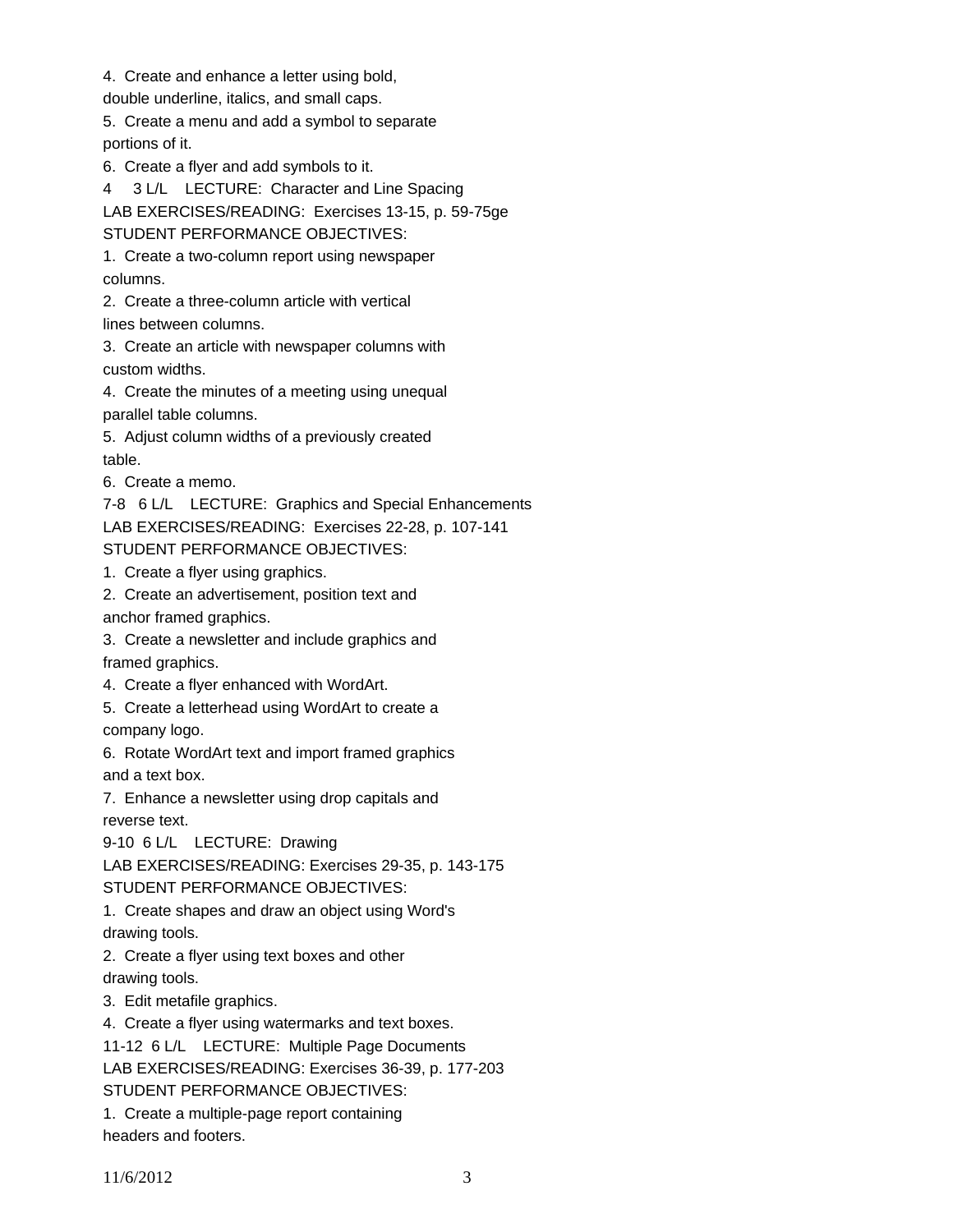2. Use hyphenation and widow/orphan protection

in reports.

3. Add a watermark to a multiple-page report.

13-14 6 L/L LECTURE: Advance Tables and Charts LAB EXERCISES/READING: Exercises 40-49, p. 205-243

STUDENT PERFORMANCE OBJECTIVES:

1. Create a table using 5 columns and 18 rows, and apply AutoFormat.

2. Merge and split rows in a table.

3. Add a border, a grid, and add shading to an existing table.

4. Change column widths and alignments, merge

cells, and add a border, lines, and shading.

5. Create a flyer with an inserted table.

6. Add a graphic to an existing table.

7. Create a table containing graphics.

15-16 6 L/L LECTURE: Templates

LAB EXERCISES/READING: Exercises 50-53, p. 245-261

STUDENT PERFORMANCE OBJECTIVES:

- 1. Create a template for minutes of a meeting.
- 2. Create a menu template.
- 3. Create a memo based on a predesigned template.
- 4. Use the LetterWizard to create a cover letter.
- 5. Create a calandar using Word's Wizard.
- 6. Create a template for a film festival flyer.

17-18 6 L/L LECTURE: Styles

LAB EXERCISES/READING: Exercises 54-57, p. 263-279

STUDENT PERFORMANCE OBJECTIVES:

1. Apply a predefined style to the title and

subheading of a report.

2. Create three styles: for the page number, for

the article title, and description.

- 3. Create linked styles.
- 4. Modify a style.
- ASSIGNMENTS:

Included in Content.

# **METHODS OF INSTRUCTION:**

Lecture, demonstration, computer multi-media presentation, etc.

# **METHODS OF EVALUATION:**

This is a degree-applicable course, but substantial writing assignments are NOT appropriate, because the course primarily: Is computational Involves skill demonstrations or problem solving The problem-solving assignments required: Homework problems Lab reports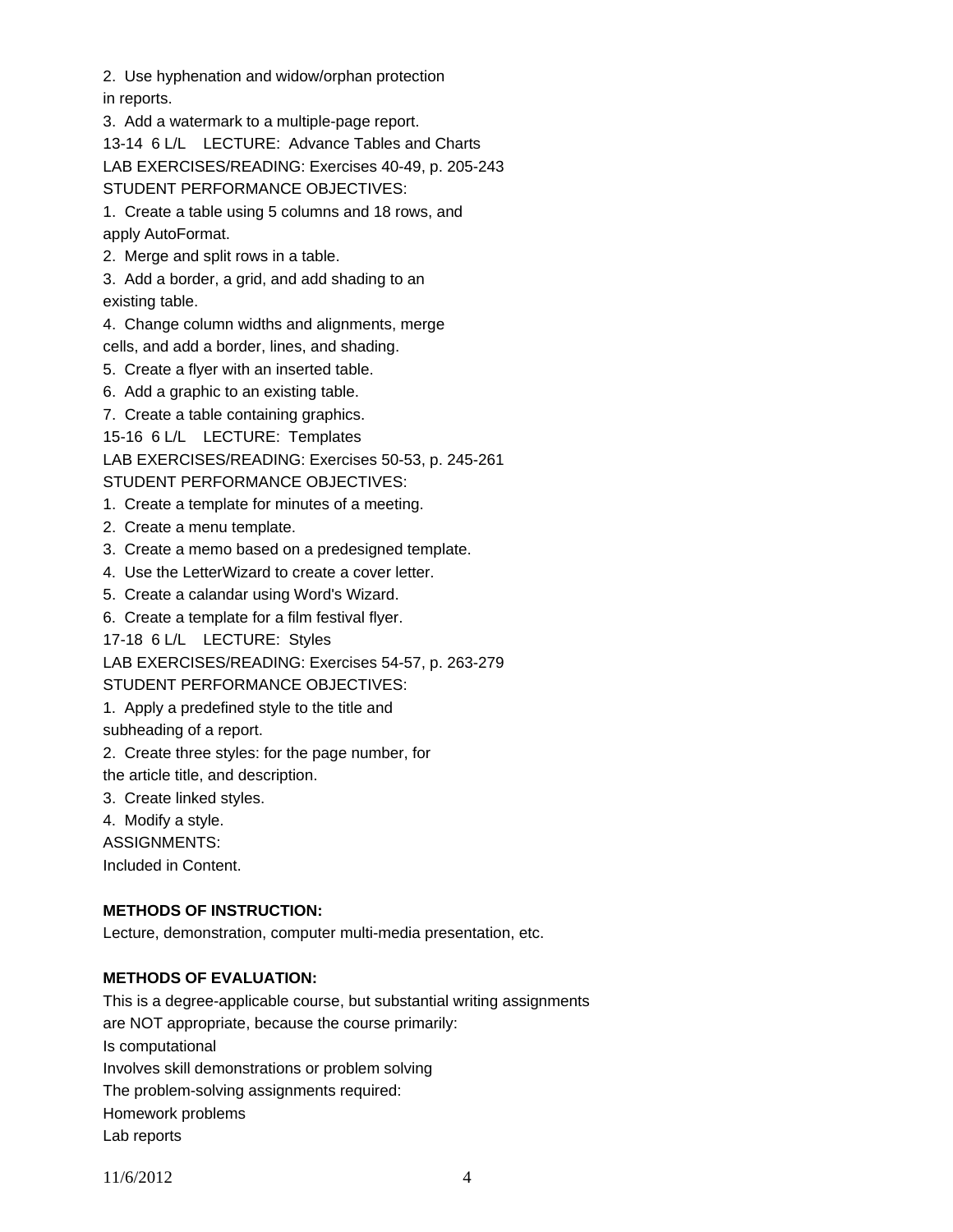Quizzes Exams The types of skill demonstrations required: Class performance Performance exams The types of objective examinations used in the course: Multiple choice True/false Matching items Completion Other category: None The basis for assigning students grades in the course: Writing assignments: 0% - 0% Problem-solving demonstrations: 30% - 60% Skill demonstrations: 35% - 60% Objective examinations: 10% - 30% Other methods of evaluation: 0% - 0%

## **REPRESENTATIVE TEXTBOOKS:**

^uMicrosoft Advanced Word 2002 Desktop Publishing^s, Signature Series by Arford and Burnside, or other appropriate college level textbook. Reading level of text: 12 grade level. Verified by: dvt

## **ARTICULATION and CERTIFICATE INFORMATION**

 Transferable CSU, effective 200370 UC TRANSFER: Not Transferable Associate Degree: CSU GE: IGETC: CSU TRANSFER:

## **SUPPLEMENTAL DATA:**

Basic Skills: N Classification: I Noncredit Category: Y Cooperative Education: Program Status: 1 Program Applicable Special Class Status: N CAN: CAN Sequence: CSU Crosswalk Course Department: CSIS CSU Crosswalk Course Number: 169 Prior to College Level: Y Non Credit Enhanced Funding: N Funding Agency Code: Y

11/6/2012 5